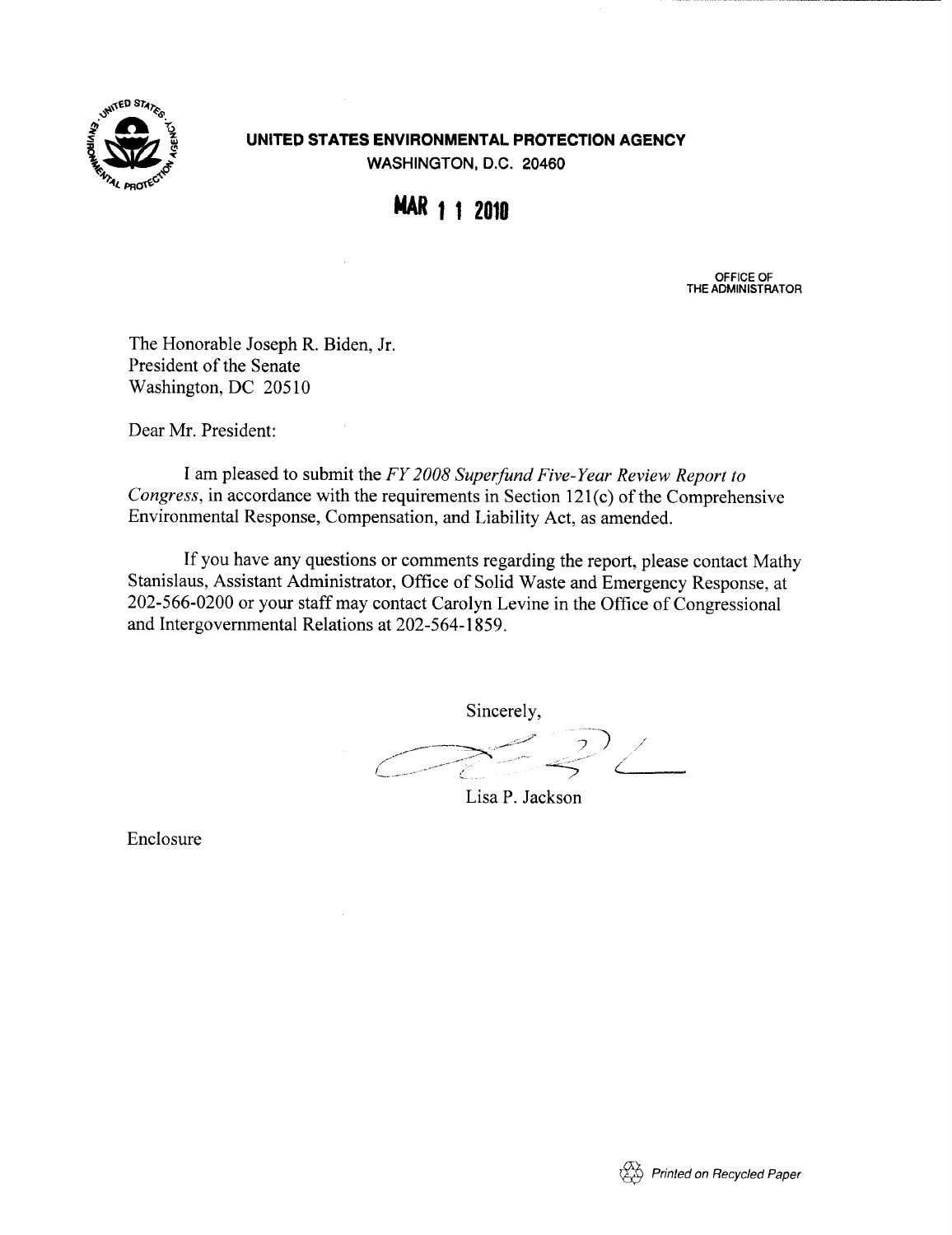

### UNITED STATES ENVIRONMENTAL PROTECTION AGENCY

WASHINGTON, D.C. 20460

# MAK 1 1 2010

OFFICE OF THE ADMINISTRATOR

The Honorable Nancy Pelosi Speaker of the House of Representatives Washington, DC 20515

Dear Madam Speaker:

I am pleased to submit the FY 2008 Superfund Five-Year Review Report to Congress, in accordance with the requirements in Section 121(c) of the Comprehensive Environmental Response, Compensation, and Liability Act, as amended.

If you have any questions or comments regarding the report, please contact Mathy Stanislaus, Assistant Administrator, Office of Solid Waste and Emergency Response, at 202-566-0200 or your staff may contact Carolyn Levine in the Office of Congressional and Intergovernmental Relations at 202-564-1859 .

Sincerely,

Lisa P. Jackson

Enclosure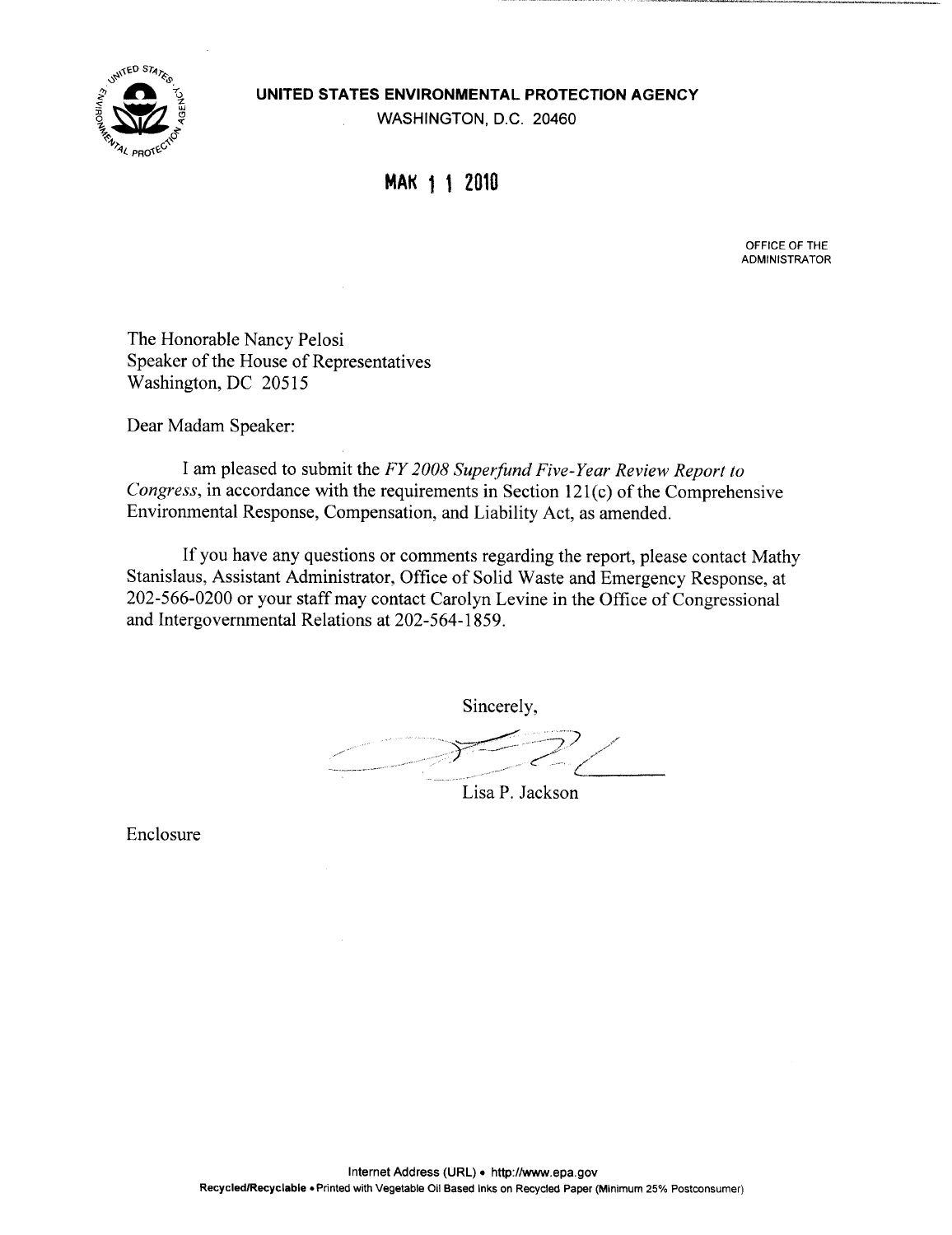## FY 2008 REPORT TO CONGRESS SUPERFUND FIVE-YEAR REVIEWS

## PURPOSE:

The U.S. Environmental Protection Agency (EPA) is responsible for reviewing Superfund remedial actions at least every five years where hazardous substances, pollutants, or contaminants will remain on site above levels that allow for unlimited use and unrestricted exposure. EPA is also responsible for preparing a report to Congress on these reviews.

## **BACKGROUND:**

Section 121(c) of the Comprehensive Environmental Response, Compensation, and Liability Act (CERCLA), as amended, states :

"If the President selects a remedial action that results in any hazardous substances, pollutants, or contaminants remaining at the site, the President shall review such remedial action no less often than each 5 years after the initiation of such remedial action to assure that human health and the environment are being protected by the remedial action being implemented. In addition, if upon such review it is the judgment of the President that action is appropriate at such site in accordance with section 9604 or 9606 of the Title, the President shall take or require such action."

CERCLA also requires that EPA report to Congress information regarding these sites for which the reviews are required. This report provides a list of sites, information about sites where additional work is required, and contacts for additional information.

### **FINDINGS:**

The attached table presents a list of statutory, policy and discretionary' five-year reviews (note: no discretionary reviews were completed in FY 2008) for non-Federal sites and NPL Federal sites, including the following:

<sup>&</sup>lt;sup>1</sup> Statutory reviews are required if both of the following conditions are true: 1) Upon completion of the remedial action, hazardous substances, pollutants, or contaminants will remain on site ; and 2) The Record of Decision (ROD) for the site was signed on or after October 17, 1986 (the effective date of SARA) and the remedial action was selected under CERCLA §121 . Policy reviews occur for the following types of actions: 1) a pre- or post-SARA remedial action that, upon completion, will not leave hazardous substances, pollutants, or contaminants on site above levels that allow for unlimited use and unrestricted exposure, but requires five years or more to complete; 2) a pre-SARA remedial action that leaves hazardous substances, pollutants, or contaminants on site above levels that allow for unlimited use and unrestricted exposures; or 3) a removal-only site on the NPL where a removal action leaves hazardous substances, pollutants, or contaminants on site above levels that allow for unlimited use and unrestricted exposure and where no remedial action has or will take place. Discretionary reviews are not required by the statute or as a matter of EPA policy but occur at the Region's discretion to help ensure the protectiveness of the remedy.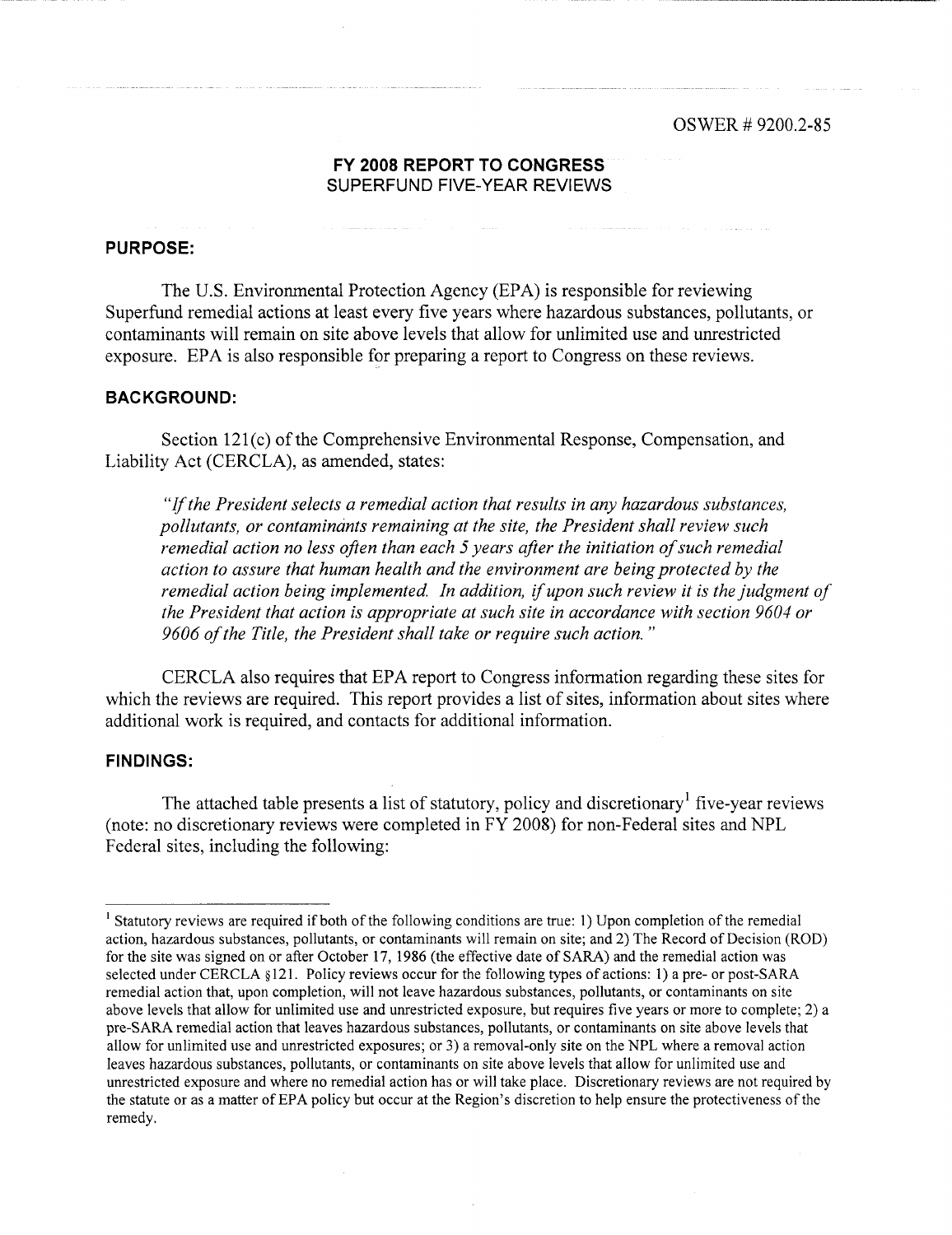- 
- Reviews due in FY 2008, currently completed;<br>Reviews due in prior or later fiscal years, currently completed;
- Reviews due in FY 2008, still pending; and
- Reviews due in prior fiscal years, still pending.

For non-Federal sites, a total of 196 sites required five-year reviews in FY 2008. All but two of the reviews due in FY 2008 are complete. EPA anticipates the remaining two reviews will completed by September of 2010. Another 8 reviews due in other fiscal years also were completed, bringing the total number of non-Federal site, five-year reviews completed to 202 .

For Federal sites, a total of 24 sites required five-year reviews in FY 2008. All reviews due in FY 2008 are complete. Another 7 reviews due in other fiscal years also were completed, bringing the total number of Federal site, five-year reviews completed to 31 .

In all, the total number of five-year reviews completed for both non-Federal and Federal sites was 233 . The reviews at 8 "not protective" sites and 29 "protectiveness deferred" sites (or portions of the sites) recommended additional work or additional study. For these sites, implementation of the recommendations in the five-year review reports is underway so that the site will ultimately become protective. The recommendations for each of these sites are tracked in the CERCLIS database, and semi-annually headquarters monitors the progress in implementing these recommendations to resolve protectiveness issues at all sites.

Copies of all five-year reviews, including those contained in this report, can be accessed publicly via the national Superfund web page (http://cfpub .epa.gov/fiveyear/). These reports contain detailed information regarding the effectiveness of the site remedy and assess whether human and/or ecological exposures are occurring. The information in these reports thus informs the protectiveness determinations that are ultimately selected and that are reported in the following table for each site.

For Federal sites, one review due in a prior fiscal year remains pending. The Federal agency responsible for producing this five-year review report is aware that this report is due and we are working with this agency to complete it. EPA expects that these reviews will be completed in the near future.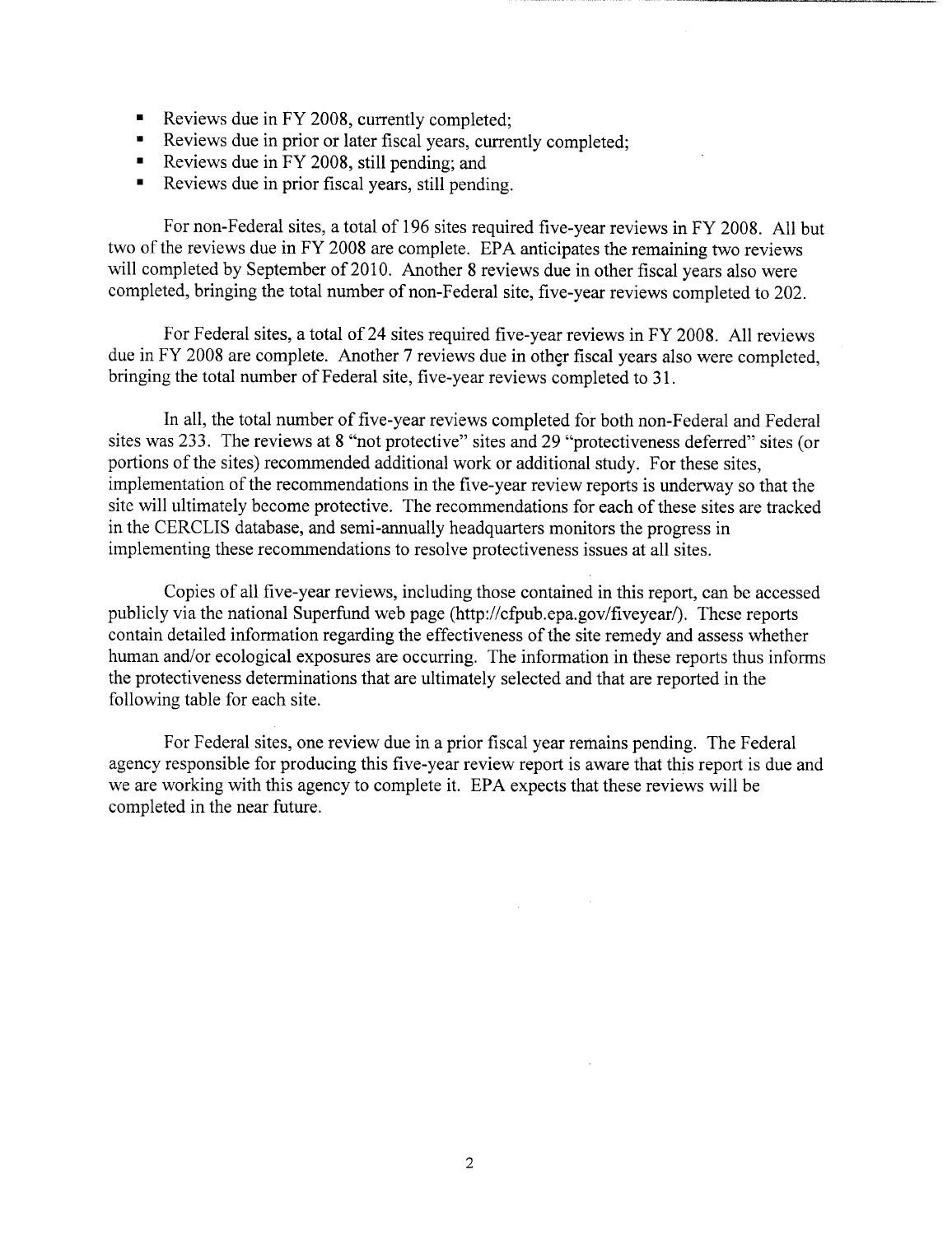## FY 2008 Superfund Five-Year Review Report to Congress

| Reviews Due in FY 2008, Currently Completed |                                                                                                      |                        |                        |               |                          |                                                  |  |
|---------------------------------------------|------------------------------------------------------------------------------------------------------|------------------------|------------------------|---------------|--------------------------|--------------------------------------------------|--|
|                                             |                                                                                                      |                        | Federal                | <b>Fiscal</b> | Date                     | <b>Protectiveness</b>                            |  |
| <b>Region</b>                               | <b>Site Name</b>                                                                                     | <b>FYR Type</b>        | $Site (*)$             | Year Due      | Completed                | Statement <sup>1</sup>                           |  |
| 01                                          | <b>BARKHAMSTED-NEW HARTFORD LANDFILL</b>                                                             | Statutory              |                        | 2008          | 09/19/2008               | Protective                                       |  |
| 01                                          | <b>BEACON HEIGHTS LANDFILL</b>                                                                       | Statutory              |                        | 2008          | 09/30/2008               | Short-Term Protective                            |  |
| 01<br>01                                    | CENTRAL LANDFILL<br>DAVISVILLE NAVAL CONSTRUCTION BATTALION CENTER                                   | Statutory              | $\ast$                 | 2008          | 09/26/2008               | Short-Term Protective                            |  |
| 01                                          | <b>IRON HORSE PARK</b>                                                                               | Statutory<br>Statutory |                        | 2008<br>2008  | 03/28/2008<br>09/26/2008 | Short-Term Protective<br>Will be Protective      |  |
| $\overline{01}$                             | KEARSARGE METALLURGICAL CORP.<br>$\cdot$                                                             | Policy.                |                        | 2008          | 09/26/2008               | Protectiveness Deferred                          |  |
| $\overline{01}$                             | <b>KEEFE ENVIRONMENTAL SERVICES (KES)</b>                                                            | Statutory              |                        | 2008          | 07/31/2008               | Short-Term Protective                            |  |
| 01                                          | LAUREL PARK, INC.                                                                                    | Statutory              |                        | 2008          | 09/29/2008               | Short-Term Protective                            |  |
| 01                                          | MCKIN CO.                                                                                            | Statutory              |                        | 2008          | 09/29/2008               | Protectiveness Deferred                          |  |
| 01<br>01                                    | MOTTOLO PIG FARM<br>OLD SPRINGFIELD LANDFILL                                                         | Policy                 |                        | 2008          | 08/26/2008               | Not Protective                                   |  |
| 01                                          | OTIS AIR NATIONAL GUARD BASE/CAMP EDWARDS                                                            | Statutory<br>Statutory | $\overline{\ast}$      | 2008<br>2008  | 09/26/2008               | Protective                                       |  |
| 01                                          | PICILLO FARM                                                                                         | Policy                 |                        | 2008          | 09/30/2008<br>07/28/2008 | Short-Term Protective<br>Protective              |  |
| $\overline{01}$                             | PLYMOUTH HARBOR/CANNON ENGINEERING CORP.                                                             | Policy                 |                        | 2008          | 09/30/2008               | Short-Term Protective                            |  |
| 01                                          | RE-SOLVE, INC.                                                                                       | Statutory              |                        | 2008          | 09/30/2008               | Short-Term Protective                            |  |
| 01                                          | SOUTH MUNICIPAL WATER SUPPLY WELL                                                                    | Statutory              |                        | 2008          | 08/19/2008               | Not Protective                                   |  |
| 01                                          | <b>SULLIVAN'S LEDGE</b>                                                                              | Statutory              |                        | 2008          | 09/23/2008               | Short-Term Protective                            |  |
| 01<br>01                                    | <b>TIBBETTS ROAD</b><br><b>WEST SITE/HOWS CORNERS</b>                                                | Policy                 |                        | 2008          | 08/28/2008               | Protective                                       |  |
| 01                                          | <b>WESTERN SAND &amp; GRAVEL</b>                                                                     | Statutory<br>Policy    |                        | 2008<br>2008  | 09/30/2008<br>09/25/2008 | Will be Protective<br>Protective                 |  |
| 01                                          | YAWORSKI WASTE LAGOON                                                                                | Statutory              |                        | 2008          | 09/29/2008               | Short-Term Protective                            |  |
| 02                                          | A. O. POLYMER                                                                                        | Policy                 |                        | 2008          | 04/24/2008               | Protective                                       |  |
| $\overline{02}$                             | AMERICAN THERMOSTAT CO.                                                                              | Policy                 |                        | 2008          | 08/29/2008               | Short-Term Protective                            |  |
| 02                                          | <b>BROOKHAVEN NATIONAL LABORATORY (USDOE)</b>                                                        | Statutory              | $\ddot{\ast}$          | 2008          | 08/09/2006               | Protective                                       |  |
| 02                                          | <b>CIBA-GEIGY CORP.</b>                                                                              | Statutory              |                        | 2008          | 07/07/2008               | Will be Protective                               |  |
| 02<br>$\overline{02}$                       | <b>CLAREMONT POLYCHEMICAL</b><br><b>CLOTHIER DISPOSAL</b>                                            | Statutory              |                        | 2008          | 09/25/2008               | Short-Term Protective                            |  |
| 02                                          | <b>CONKLIN DUMPS</b>                                                                                 | Statutory<br>Statutory |                        | 2008<br>2008  | 03/12/2008               | Protective                                       |  |
| 02                                          | <b>GCL TIE AND TREATING INC.</b>                                                                     | Statutory              |                        | 2008          | 01/30/2008<br>09/26/2008 | Short-Term Protective<br>Short-Term Protective   |  |
| 02                                          | <b>GE MOREAU</b>                                                                                     | Statutory              |                        | 2008          | 09/24/2008               | Short-Term Protective                            |  |
| 02                                          | <b>GOLDISC RECORDINGS, INC.</b>                                                                      | Statutory              |                        | 2008          | 09/10/2008               | Protective                                       |  |
| 02                                          | <b>GOOSE FARM</b>                                                                                    | Policy                 |                        | 2008          | 09/25/2008               | Protective                                       |  |
| $\overline{02}$                             | <b>HIGGINS FARM</b>                                                                                  | Policy                 |                        | 2008          | 09/30/2008               | Short-Term Protective                            |  |
| 02                                          | ISLIP MUNICIPAL SANITARY LANDFILL                                                                    | Statutory              |                        | 2008          | 07/22/2008               | Short-Term Protective                            |  |
| 02<br>02                                    | LOVE CANAL<br>MARATHON BATTERY CORP.                                                                 | Policy<br>Statutory    |                        | 2008<br>2008  | 09/29/2008               | Protective                                       |  |
| 02                                          | <b>MYERS PROPERTY</b>                                                                                | Statutory              |                        | 2008          | 06/10/2008<br>05/02/2008 | Protectiveness Deferred<br>Short-Term Protective |  |
| 02                                          | NASCOLITE CORP.                                                                                      | Policy                 |                        | 2008          | 08/28/2008               | Short-Term Protective                            |  |
| 02                                          | NAVAL WEAPONS STATION EARLE (SITE A)                                                                 | Statutory              | $\ast$                 | 2008          | 03/31/2008               | Short-Term Protective                            |  |
| 02                                          | <b>NL INDUSTRIES</b>                                                                                 | Statutory              |                        | 2008          | 09/04/2008               | Will be Protective                               |  |
| 02                                          | NORTH SEA MUNICIPAL LANDFILL                                                                         | Statutory              |                        | 2008          | 09/23/2008               | Protective                                       |  |
| 02<br>02                                    | <b>REICH FARMS</b><br>RICHARDSON HILL ROAD LANDFILL/POND                                             | Policy                 |                        | 2008          | 09/03/2008               | Protective                                       |  |
| 02                                          | ROSEN BROTHERS SCRAP YARD/DUMP                                                                       | Statutory<br>Statutory |                        | 2008<br>2008  | 09/06/2007<br>09/24/2008 | Short-Term Protective<br>Short-Term Protective   |  |
| $\overline{02}$                             | ROWE INDUSTRIES GROUND WATER CONTAMINATION                                                           | Policy                 |                        | 2008          | 02/22/2008               | Protective                                       |  |
| $\overline{02}$                             | SCIENTIFIC CHEMICAL PROCESSING                                                                       | Statutory              |                        | 2008          | 01/15/2008               | Protective                                       |  |
| 02                                          | SEALAND RESTORATION, INC.                                                                            | Statutory              |                        | 2008          | 08/11/2008               | Short-Term Protective                            |  |
| 02                                          | <b>UPJOHN FACILITY</b>                                                                               | Policy                 |                        | 2008          | 09/25/2008               | Protective                                       |  |
| 02                                          | <b>VESTAL WATER SUPPLY WELL 1-1</b>                                                                  | Policy                 |                        | 2008          | 09/04/2008               | Protective                                       |  |
| 02<br>03                                    | W.R. GRACE & CO., INC./WAYNE INTERIM STORAGE SITE (USDOE)<br>ALLEGANY BALLISTICS LABORATORY (USNAVY) | Policy                 | *<br>$\overline{\ast}$ | 2008          | 09/30/2008               | Short-Term Protective                            |  |
| 03                                          | <b>AVTEX FIBERS, INC.</b>                                                                            | Statutory<br>Statutory |                        | 2008<br>2008  | 09/26/2008<br>03/26/2008 | Protective<br>Protective                         |  |
| 03                                          | <b>BELL LANDFILL</b>                                                                                 | Statutory              |                        | 2008          | 08/25/2008               | Short-Term Protective                            |  |
| 03                                          | <b>BLOSENSKI LANDFILL</b>                                                                            | Policy                 |                        | 2008          | 09/29/2008               | Protectiveness Deferred                          |  |
| 03                                          | <b>BOARHEAD FARMS</b>                                                                                | Statutory              |                        | 2008          | 08/22/2007               | Protectiveness Deferred                          |  |
| 03                                          | <b>BUCKINGHAM COUNTY LANDFILL</b>                                                                    | Statutory              |                        | 2008          | 09/29/2008               | Not Protective                                   |  |
| 03                                          | C & R BATTERY CO., INC.                                                                              | Statutory              |                        | 2008          | 09/22/2008               | Short-Term Protective                            |  |
| 03<br>03                                    | CHEM-SOLV, INC.<br>CRYOCHEM, INC.                                                                    | Policy<br>Policy       |                        | 2008<br>2008  | 09/26/2008<br>09/30/2008 | Short-Term Protective                            |  |
| 03                                          | DEFENSE GENERAL SUPPLY CENTER (DLA)                                                                  | Statutory              | $\ast$                 | 2008          | 09/02/2008               | Protectiveness Deferred<br>Protective            |  |
| 03                                          | DORNEY ROAD LANDFILL                                                                                 | Statutory              |                        | 2008          | 07/28/2008               | Protective                                       |  |
| 03                                          | <b>DRAKE CHEMICAL</b>                                                                                | Policy                 |                        | 2008          | 09/22/2008               | Short-Term Protective                            |  |
| 03                                          | EASTERN DIVERSIFIED METALS                                                                           | Statutory              |                        | 2008          | 02/12/2008               | Will be Protective                               |  |
| 03                                          | ELIZABETHTOWN LANDFILL                                                                               | Statutory              |                        | 2008          | 06/20/2008               | Protectiveness Deferred                          |  |
| 03                                          | FISCHER & PORTER CO.                                                                                 | Policy                 |                        | 2008          | 09/30/2008               | Protectiveness Deferred                          |  |
| 03<br>03                                    | FORT EUSTIS (US ARMY)<br>GREENWOOD CHEMICAL CO.                                                      | Statutory              | $\ast$                 | 2008          | 09/30/2008               | Short-Term Protective                            |  |
| 03                                          | HARVEY & KNOTT DRUM, INC.                                                                            | Statutory<br>Statutory |                        | 2008<br>2008  | 09/29/2008<br>09/29/2008 | Short-Term Protective<br>Short-Term Protective   |  |
| 03                                          | <b>HENDERSON ROAD</b>                                                                                | Statutory              |                        | 2008          | 11/21/2008               | Protectiveness Deferred                          |  |
| 03                                          | <b>INDUSTRIAL LANE</b>                                                                               | Statutory              |                        | 2008          | 09/30/2008               | Protectiveness Deferred                          |  |
| 03                                          | LINDANE DUMP                                                                                         | Statutory              |                        | 2008          | 09/22/2008               | Short-Term Protective                            |  |
| 03                                          | MARINE CORPS COMBAT DEVELOPMENT COMMAND                                                              | Statutory              | $\ast$                 | 2008          | 06/05/2008               | Protective                                       |  |
| 03                                          | MID-ATLANTIC WOOD PRESERVERS, INC.                                                                   | Statutory              |                        | 2008          | 09/26/2008               | Protective                                       |  |

 $\sim$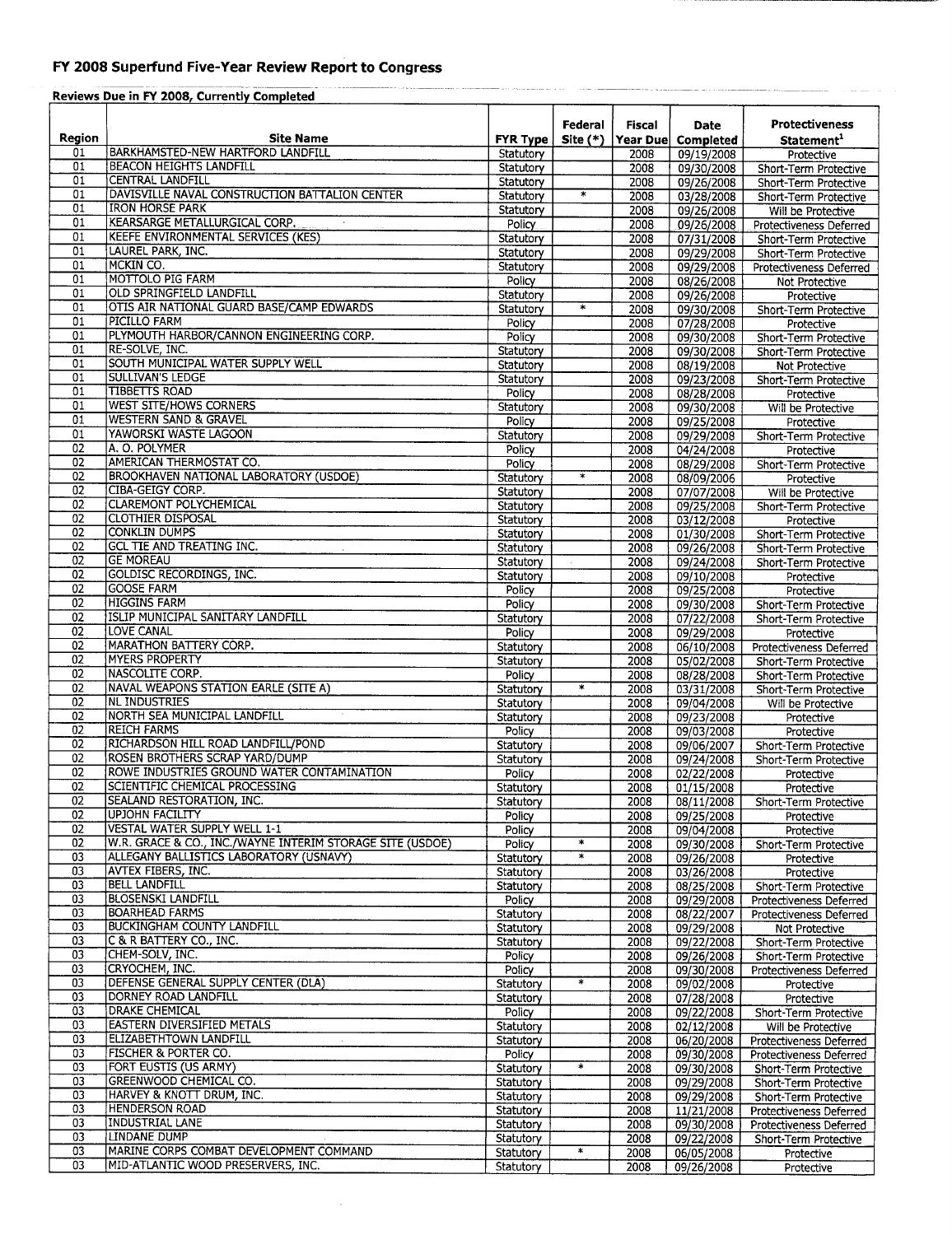| Region                | <b>Site Name</b>                                                                          | <b>FYR Type</b>        | Federal<br>Site $(*)$ | <b>Fiscal</b><br>Year Due | Date<br>Completed        | <b>Protectiveness</b><br>Statement <sup>1</sup>  |
|-----------------------|-------------------------------------------------------------------------------------------|------------------------|-----------------------|---------------------------|--------------------------|--------------------------------------------------|
| 03                    | NORTH PENN - AREA 1                                                                       | Policy                 |                       | 2008                      | 09/16/2008               | Protectiveness Deferred                          |
| 03                    | OHIO RIVER PARK                                                                           | Statutory              |                       | 2008                      | 03/27/2008               | Protective                                       |
| 03<br>03              | <b>RAYMARK</b><br>RENTOKIL, INC. (VIRGINIA WOOD PRESERVING DIVISION)                      | Statutory              |                       | 2008                      | 09/24/2008               | <b>Protectiveness Deferred</b>                   |
| $\overline{03}$       | RODALE MANUFACTURING CO., INC.                                                            | Statutory<br>Statutory |                       | 2008<br>2008              | 09/22/2008<br>09/30/2008 | Short-Term Protective<br>Protectiveness Deferred |
| 03                    | <b>SHRIVER'S CORNER</b>                                                                   | Policy                 |                       | 2008                      | 08/22/2008               | Short-Term Protective                            |
| $\overline{03}$       | <b>TAYLOR BOROUGH DUMP</b>                                                                | Policy                 |                       | 2008                      | 09/30/2008               | Short-Term Protective                            |
| 03                    | <b>TONOLLI CORP.</b>                                                                      | Statutory              |                       | 2008                      | 06/11/2008               | Short-Term Protective                            |
| 04<br>04              | A.L. TAYLOR (VALLEY OF DRUMS)<br><b>ABC ONE HOUR CLEANERS</b>                             | Statutory              |                       | 2008                      | 06/26/2008               | Short-Term Protective                            |
| 04                    | ABERDEEN PESTICIDE DUMPS                                                                  | Policy<br>Policy       |                       | 2008<br>2008              | 09/30/2008<br>09/22/2008 | Short-Term Protective<br>Short-Term Protective   |
| 04                    | ALABAMA ARMY AMMUNITION PLANT                                                             | Statutory              | $\overline{\ast}$     | 2008                      | 06/19/2008               | Protective                                       |
| 04                    | ALARIC AREA GW PLUME                                                                      | Statutory              |                       | 2008                      | 05/15/2008               | Short-Term Protective                            |
| 04<br>04              | ALPHA CHEMICAL CORP.                                                                      | Statutory              |                       | 2008                      | 09/09/2008               | Protective                                       |
| 04                    | BEAUNIT CORP. (CIRCULAR KNIT & DYEING PLANT)<br>BENFIELD INDUSTRIES, INC.                 | Statutory<br>Statutory |                       | 2008<br>2008              | 09/30/2008<br>08/20/2008 | Protective                                       |
| 04                    | <b>BEULAH LANDFILL</b>                                                                    | Statutory              |                       | 2008                      | 09/25/2008               | Short-Term Protective<br>Protective              |
| 04                    | CAROLAWN, INC.                                                                            | Statutory              |                       | 2008                      | 09/25/2008               | Short-Term Protective                            |
| 04                    | CHERRY POINT MARINE CORPS AIR STATION                                                     | Statutory              | $\overline{\ast}$ .   | 2008                      | 03/27/2008               | Short-Term Protective                            |
| 04<br>04              | CHEVRON CHEMICAL CO. (ORTHO DIVISION)<br><b>DISTLER BRICKYARD</b>                         | Statutory              |                       | 2008                      | 09/30/2008               | Protective                                       |
| 04                    | <b>DISTLER FARM</b>                                                                       | Policy<br>Policy       |                       | 2008<br>2008              | 09/26/2008<br>09/26/2008 | Short-Term Protective<br>Short-Term Protective   |
| 04                    | <b>DUBOSE OIL PRODUCTS CO.</b>                                                            | Policy                 |                       | 2008                      | 09/25/2008               | Protective                                       |
| 04                    | <b>ELMORE WASTE DISPOSAL</b>                                                              | Policy                 |                       | 2008                      | 09/24/2008               | Short-Term Protective                            |
| 04                    | <b>GEIGY CHEMICAL CORP. (ABERDEEN PLANT)</b>                                              | Policy                 |                       | 2008                      | 09/26/2008               | Short-Term Protective                            |
| 04<br>04              | KALAMA SPECIALTY CHEMICALS<br>KOPPERS CO., INC. (CHARLESTON PLANT)                        | Policy                 |                       | 2008                      | 07/02/2008               | Short-Term Protective                            |
| 04                    | LEE'S LANE LANDFILL                                                                       | Statutory<br>Statutory |                       | 2008<br>2008              | 06/04/2008<br>09/25/2008 | Protective<br>Short-Term Protective              |
| 04                    | MALLORY CAPACITOR CO.                                                                     | Statutory              |                       | 2008                      | 06/27/2008               | <b>Protectiveness Deferred</b>                   |
| 04                    | MEMPHIS DEFENSE DEPOT (DLA)                                                               | Statutory              | $\ast$                | 2008                      | 01/22/2008               | Will be Protective                               |
| 04                    | MIAMI DRUM SERVICES                                                                       | Policy                 |                       | 2008                      | 05/01/2008               | Protective                                       |
| 04<br>04              | MOWBRAY ENGINEERING CO.<br>NATIONAL ELECTRIC COIL CO./COOPER INDUSTRIES                   | Statutory              |                       | 2008                      | 09/25/2008               | Short-Term Protective                            |
| 04                    | NEW HANOVER CNTY AIRPORT BURN PIT                                                         | Policy<br>Policy       |                       | 2008<br>2008              | 09/30/2008<br>08/26/2008 | Protective<br>Short-Term Protective              |
| 04                    | NORTH CAROLINA STATE UNIVERSITY (LOT 86, FARM UNIT #1)                                    | Statutory              |                       | 2008                      | 09/26/2008               | Short-Term Protective                            |
| 04                    | PENSACOLA NAVAL AIR STATION                                                               | Statutory              | $\overline{\ast}$     | 2008                      | 09/29/2008               | Short-Term Protective                            |
| 04                    | <b>POWERSVILLE SITE</b>                                                                   | Statutory              |                       | 2008                      | 08/26/2008               | Protective                                       |
| 04<br>04              | <b>SCRDI BLUFF ROAD</b><br>T.H. AGRICULTURE & NUTRITION CO. (ALBANY PLANT)                | Policy<br>Statutory    |                       | 2008                      | 09/30/2008               | Protective                                       |
| 04                    | TAYLOR ROAD LANDFILL                                                                      | Statutory              |                       | 2008<br>2008              | 09/09/2008<br>09/25/2008 | Protectiveness Deferred<br>Short-Term Protective |
| 04                    | TOWER CHEMICAL CO.                                                                        | Policy                 |                       | 2008                      | 03/11/2008               | Will be Protective                               |
| 04                    | TRI-CITY DISPOSAL CO.                                                                     | Statutory              |                       | 2008                      | 04/29/2008               | Short-Term Protective                            |
| 05<br>05              | ADAMS COUNTY QUINCY LANDFILLS 283<br>AIRCRAFT COMPONENTS (D & L SALES)                    | Statutory              |                       | 2008                      | 03/21/2008               | Short-Term Protective                            |
| $\overline{05}$       | ALLIED PAPER, INC./PORTAGE CREEK/KALAMAZOO RIVER                                          | Statutory<br>Statutory |                       | 2008<br>2008              | 07/11/2008<br>10/18/2007 | Short-Term Protective<br><b>Not Protective</b>   |
| 05                    | BOFORS NOBEL, INC.                                                                        | Statutory              |                       | 2008                      | 08/07/2008               | Will be Protective                               |
| 05                    | <b>BURROWS SANITATION</b>                                                                 | Policy                 |                       | 2008                      | 02/28/2008               | Protective                                       |
| 05                    | <b>BYRON SALVAGE YARD</b>                                                                 | Statutory              |                       | 2008                      | 07/29/2008               | Protective                                       |
| $\overline{05}$<br>05 | DIXIE AUTO SALVAGE<br>DUPAGE COUNTY LANDFILL/BLACKWELL FOREST PRESERVE                    | Policy<br>Statutory    |                       | 2008                      | 02/28/2008               | Short-Term Protective                            |
| 05                    | <b>ENVIROCHEM CORP.</b>                                                                   | Statutory              |                       | 2008<br>2008              | 07/29/2008<br>04/04/2008 | Protective<br>Will be Protective                 |
| 05                    | FADROWSKI DRUM DISPOSAL                                                                   | Statutory              |                       | 2008                      | 07/30/2008               | Protective                                       |
| 05                    | JOHNS-MANVILLE CORP.                                                                      | Statutory              |                       | 2008                      | 05/01/2008               | Will be Protective                               |
| 05                    | KUMMER SANITARY LANDFILL<br>LIQUID DISPOSAL, INC.                                         | Statutory              |                       | 2008                      | 03/13/2008               | Short-Term Protective                            |
| 05<br>05              | MADISON METROPOLITAN SEWERAGE DISTRICT LAGOONS                                            | Statutory<br>Statutory |                       | 2008<br>2008              | 09/26/2008<br>03/24/2008 | Protectiveness Deferred<br>Protective            |
| 05                    | MUSKEGON CHEMICAL CO.                                                                     | Policy                 |                       | 2008                      | 04/04/2008               | Short-Term Protective                            |
| 05                    | NEW LYME LANDFILL                                                                         | Statutory              |                       | 2008                      | 03/04/2008               | Short-Term Protective                            |
| 05                    | <b>INUTTING TRUCK &amp; CASTER CO.</b>                                                    | Policy                 |                       | 2008                      | 05/16/2008               | Short-Term Protective                            |
| 05<br>05              | ONALASKA MUNICIPAL LANDFILL<br>POWELL ROAD LANDFILL                                       | Statutory              |                       | 2008                      | 07/14/2008               | Short-Term Protective                            |
| 05                    | REPUBLIC STEEL CORP. QUARRY                                                               | Statutory<br>Policy    |                       | 2008<br>2008              | 07/30/2008<br>06/26/2008 | Short-Term Protective<br>Protective              |
| 05                    | RITARI POST & POLE                                                                        | Statutory              |                       | 2008                      | 09/26/2008               | Short-Term Protective                            |
| 05                    | <b>SAUGET AREA 2</b>                                                                      | Statutory              |                       | 2008                      | 06/26/2008               | Protectiveness Deferred                          |
| 05                    | <b>SCHMALZ DUMP</b>                                                                       | Statutory              |                       | 2008                      | 08/22/2008               | Short-Term Protective                            |
| 05<br>05              | SOUTHEAST ROCKFORD GROUND WATER CONTAMINATION<br>ST. AUGUSTA SANITARY LANDFILL/ENGEN DUMP | Policy<br>Statutory    |                       | 2008<br>2008              | 05/15/2008               | Will be Protective                               |
| 05                    | <b>STOUGHTON CITY LANDFILL</b>                                                            | Statutory              |                       | 2008                      | 05/28/2008<br>04/16/2008 | Short-Term Protective<br>Short-Term Protective   |
| 05                    | SUMMIT EQUIPMENT & SUPPLIES INCORPORATION                                                 | Statutory              |                       | 2008                      | 07/31/2008               | Will be Protective                               |
| 05                    | SUMMIT NATIONAL                                                                           | Statutory              |                       | 2008                      | 08/25/2008               | Short-Term Protective                            |
| 05                    | <b>TORCH LAKE</b>                                                                         | Statutory              |                       | 2008                      | 03/27/2008               | Protectiveness Deferred                          |
| 05                    | TWIN CITTES AIR FORCE RESERVE BASE (SMALL ARMS RANGE LANDFILL)                            | Statutory              | $\ast$                | 2008                      | 07/28/2008               | Protective                                       |
| 05                    | VELSICOL CHEMICAL CORP. (MARSHALL PLANT)                                                  | Statutory              |                       | 2008                      | 09/10/2008               | Short-Term Protective                            |
| 05                    | <b>WASTE DISPOSAL ENGINEERING</b>                                                         | Statutory              |                       | 2008                      | 04/30/2008               | Short-Term Protective                            |
| 06                    | <b>AGRICULTURE STREET LANDFILL</b>                                                        | Policy                 |                       | 2008                      | 04/25/2008               | Protective                                       |

 $\ddot{\phantom{a}}$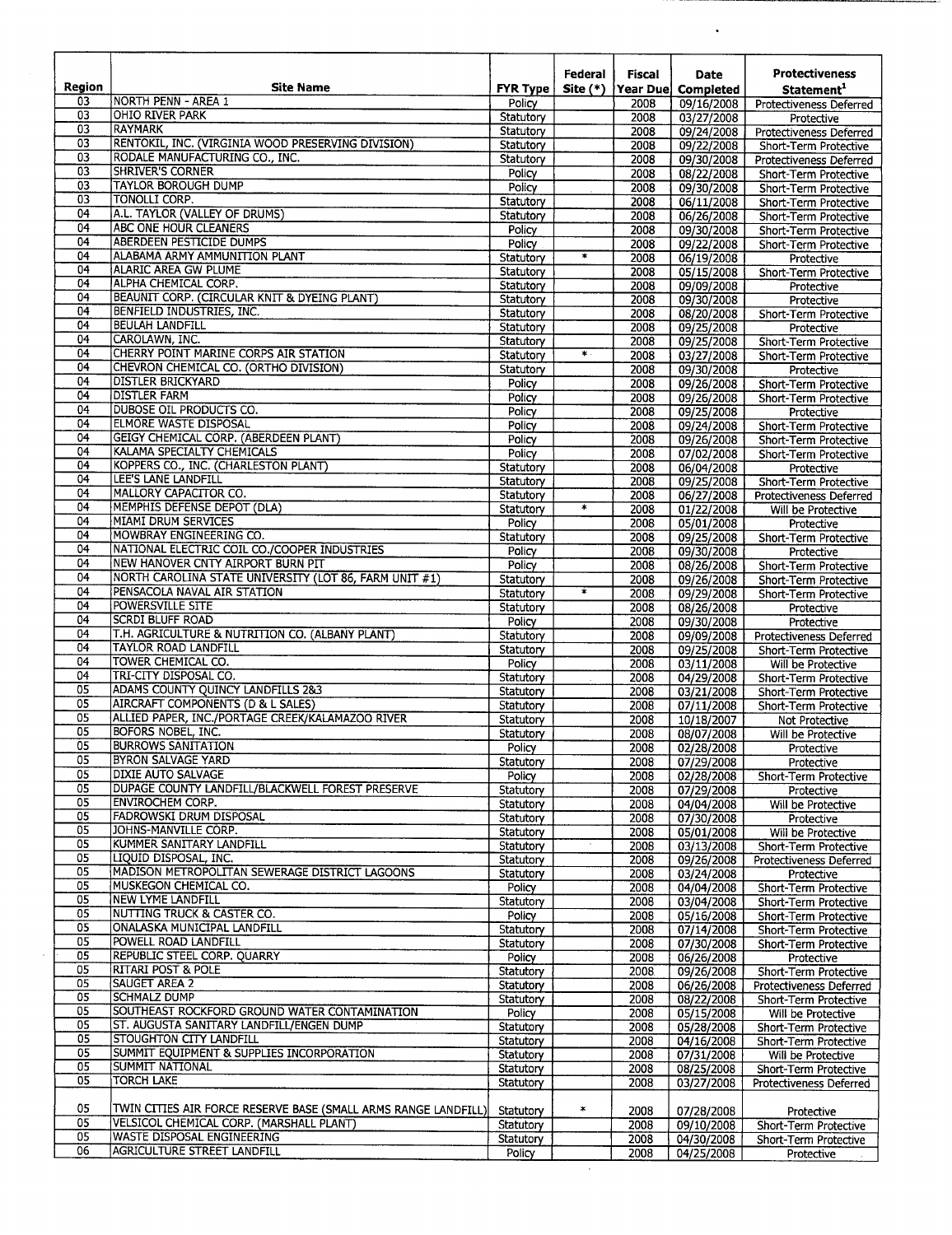| <b>Region</b>         | Site Name                                                     | <b>FYR Type</b>        | Federal                  | Fiscal       | Date<br>Site (*) Year Due Completed | <b>Protectiveness</b><br>Statement <sup>1</sup>  |
|-----------------------|---------------------------------------------------------------|------------------------|--------------------------|--------------|-------------------------------------|--------------------------------------------------|
| 06                    | <b>AT &amp; SF (CLOVIS)</b>                                   | Statutory              |                          | 2008         | 09/02/2008                          | Protectiveness Deferred                          |
| 06                    | <b>BAYOU SORREL</b>                                           | Statutory              |                          | 2008         | 08/22/2008                          | Protective                                       |
| $\overline{06}$       | <b>BLACKWELL ZINC</b>                                         | Statutory              |                          | 2008         | 05/07/2008                          | Will be Protective                               |
| 06                    | BRIO REFINING, INC.                                           | Statutory              |                          | 2008         | 04/25/2008                          | Protective                                       |
| 06                    | CIMARRON MINING CORP.                                         | Statutory              |                          | 2008         | 07/31/2008                          | Protective                                       |
| 06                    | CITY OF PERRYTON WELL NO. 2                                   | Policy                 |                          | 2008         | 09/09/2008                          | Short-Term Protective                            |
| 06                    | <b>CLEVE REBER</b>                                            | Statutory              |                          | 2008         | 09/18/2008                          | Short-Term Protective                            |
| 06                    | CONROE CREOSOTING CO.                                         | Statutory              |                          | 2008         | 09/29/2008                          | Short-Term Protective                            |
| 06<br>06              | D.L. MUD, INC.<br><b>DELATTE METALS</b>                       | Statutory              |                          | 2008         | 09/16/2008                          | Short-Term Protective                            |
| 06                    | DIXIE OIL PROCESSORS, INC.                                    | Statutory              |                          | 2008         | 11/19/2007                          | Short-Term Protective                            |
| 06                    | <b>GENEVA INDUSTRIES/FUHRMANN ENERGY</b>                      | Statutory<br>Policy    |                          | 2008<br>2008 | 09/09/2008                          | Protective                                       |
| 06                    | <b>GULF COAST VACUUM SERVICES</b>                             | Statutory              |                          | 2008         | 09/23/2008<br>09/16/2008            | Short-Term Protective<br>Protectiveness Deferred |
| 06                    | NORTH CAVALCADE STREET                                        | Statutory              |                          | 2008         | 09/29/2008                          | Short-Term Protective                            |
| 06                    | PETRO-PROCESSORS OF LOUISIANA, INC.                           | Policy                 |                          | 2008         | 12/22/2005                          | Protective                                       |
| $\overline{06}$       | <b>SPRAGUE ROAD GROUND WATER PLUME</b>                        | Policy                 |                          | 2008         | 09/19/2008                          | Short-Term Protective                            |
| $\overline{06}$       | <b>TEX-TIN CORP.</b>                                          | Statutory              |                          | 2008         | 09/29/2005                          | Short-Term Protective                            |
| $\overline{06}$       | UNITED NUCLEAR CORP.                                          | Statutory              |                          | 2008         | 09/17/2008                          | Short-Term Protective                            |
| $\overline{07}$       | <b>ACE SERVICES</b>                                           | Policy                 |                          | 2008         | 09/19/2008                          | Protective                                       |
| $\overline{07}$       | <b>CLEBURN STREET WELL</b>                                    | Policy                 |                          | 2008         | 08/20/2008                          | Short-Term Protective                            |
| $\overline{07}$       | <b>DES MOINES TCE</b>                                         | Statutory              |                          | 2008         | 02/26/2008                          | Protective                                       |
| 07                    | JOHN DEERE (DUBUQUE WORKS)                                    | Statutory              |                          | 2008         | 08/11/2008                          | Protective                                       |
| 07                    | JOHN DEERE (OTTUMWA WORKS LANDFILLS)                          | Statutory              |                          | 2008         | 03/19/2008                          | Protective                                       |
| 07                    | LINDSAY MANUFACTURING CO.                                     | Statutory              |                          | 2008         | 09/16/2008                          | Protective                                       |
| 07<br>07              | MASON CITY COAL GASIFICATION PLANT                            | Statutory              |                          | 2008         | 03/27/2008                          | Short-Term Protective                            |
| $\overline{07}$       | MID-AMERICA TANNING CO.<br>SHERWOOD MEDICAL CO.               | Statutory              |                          | 2008         | 07/14/2008                          | Protective                                       |
| $\overline{07}$       | <b>VALLEY PARK TCE</b>                                        | Policy                 |                          | 2008         | 07/03/2008                          | Protective                                       |
| 08                    | <b>ARSENIC TRIOXIDE SITE</b>                                  | Policy<br>Policy       |                          | 2008<br>2008 | 09/19/2008<br>09/26/2008            | Protective<br>Protective                         |
| $\overline{08}$       | DENVER RADIUM SITE                                            | Statutory              |                          | 2008         | 09/30/2008                          | Protective                                       |
| 08                    | <b>EAGLE MINE</b>                                             | Statutory              |                          | 2008         | 09/30/2008                          | Not Protective                                   |
| $\overline{08}$       | <b>EUREKA MILLS</b>                                           | Statutory              |                          | 2008         | 09/26/2008                          | Will be Protective                               |
| 08                    | <b>HILL AIR FORCE BASE</b>                                    | Statutory              | $\overline{\phantom{a}}$ | 2008         | 12/31/2008                          | Will be Protective                               |
| 08                    | <b>INTERMOUNTAIN WASTE OIL REFINERY</b>                       | Statutory              |                          | 2008         | 09/29/2008                          | Protective                                       |
| $\overline{08}$       | <b>MURRAY SMELTER</b>                                         | Statutory              |                          | 2008         | 03/18/2009                          | Protective                                       |
| 09                    | BARSTOW MARINE CORPS LOGISTICS BASE                           | Statutory              | $\overline{\ast}$        | 2008         | 05/27/2008                          | Short-Term Protective                            |
| 09                    | BECKMAN INSTRUMENTS (PORTERVILLE PLANT)                       | Policy                 |                          | 2008         | 09/18/2008                          | Short-Term Protective                            |
| $\overline{09}$<br>09 | <b>CARSON RIVER MERCURY SITE</b><br><b>IRON MOUNTAIN MINE</b> | Statutory              |                          | 2008         | 09/30/2008                          | Not Protective                                   |
| 09                    | KOPPERS CO., INC. (OROVILLE PLANT)                            | Statutory              |                          | 2008<br>2008 | 07/14/2008                          | Protective                                       |
| 09                    | LAWRENCE LIVERMORE NATL LAB, MAIN SITE (USDOE)                | Statutory<br>Statutory | $\ast$                   | 2008         | 07/28/2008<br>08/29/2007            | Protective<br>Protective                         |
| 09                    | MCCORMICK & BAXTER CREOSOTING CO.                             | Statutory              |                          | 2008         | 09/10/2008                          | Protective                                       |
| 09                    | <b>MGM BRAKES</b>                                             | Policy                 |                          | 2008         | 08/20/2008                          | Protective                                       |
| 09                    | MOFFETT NAVAL AIR STATION                                     | Statutory              | $\overline{\ast}$        | 2008         | 03/04/2008                          | Short-Term Protective                            |
| 09                    | NATIONAL SEMICONDUCTOR CORP.                                  | Policy                 |                          | 2008         | 09/30/2008                          | Protective                                       |
| 09                    | SAN FERNANDO VALLEY (AREA 1)                                  | Statutory              |                          | 2008         | 09/30/2008                          | Short-Term Protective                            |
| 09                    | <b>T.H. AGRICULTURE &amp; NUTRITION CO.</b>                   | Statutory              |                          | 2008         | 09/30/2008                          | Protective                                       |
| 09                    | TRAVIS AIR FORCE BASE                                         | Statutory              | $\ast$                   | 2008         | 09/29/2008                          | Short-Term Protective                            |
| 09                    | WESTERN PACIFIC RAILROAD CO.                                  | Statutory              |                          | 2008         | 09/18/2008                          | Short-Term Protective                            |
| 09                    | YUMA MARINE CORPS AIR STATION                                 | Statutory              | $\ast$                   | 2008         | 12/14/2004                          | Protective                                       |
| 10                    | ALLIED PLATING, INC.                                          | Statutory              |                          | 2008         | 09/30/2008                          | Protective                                       |
| 10<br>10 <sup>°</sup> | <b>BLACKBIRD MINE</b><br><b>BOOMSNUB/AIRCO</b>                | Statutory              |                          | 2008         | 08/25/2008                          | Will be Protective                               |
| 10                    | COMMENCEMENT BAY, SOUTH TACOMA CHANNEL                        | Statutory              |                          | 2008         | 09/24/2008                          | Will be Protective                               |
| 10                    | <b>EIELSON AIR FORCE BASE</b>                                 | Statutory<br>Statutory | $\ast$                   | 2008<br>2008 | 09/04/2008<br>09/30/2008            | Not Protective                                   |
| 10                    | FMC CORP. (YAKIMA PIT)                                        | Statutory              |                          | 2008         | 09/19/2008                          | Protectiveness Deferred<br>Short-Term Protective |
| 10                    | FORT RICHARDSON (USARMY)                                      | Statutory              | $\ast$                   | 2008         | 02/22/2008                          | Will be Protective                               |
| 10                    | FRONTIER HARD CHROME, INC.                                    | Statutory              |                          | 2008         | 01/29/2008                          | Protective                                       |
| 10                    | <b>JOSEPH FOREST PRODUCTS</b>                                 | Statutory              |                          | 2008         | 09/25/2008                          | Protective                                       |
| 10                    | MONSANTO CHEMICAL CO. (SODA SPRINGS PLANT)                    | Statutory              |                          | 2008         | 09/18/2008                          | Protectiveness Deferred                          |
| 10                    | PALERMO WELL FIELD GROUND WATER CONTAMINATION                 | Statutory              |                          | 2008         | 09/30/2008                          | Protectiveness Deferred                          |
| $\overline{10}$       | PUGET SOUND NAVAL SHIPYARD COMPLEX                            | Statutory              | $\ast$                   | 2008         | 11/21/2007                          | Protectiveness Deferred                          |
| 10                    | <b>QUEEN CITY FARMS</b>                                       | Statutory              |                          | 2008         | 09/29/2008                          | Protectiveness Deferred                          |
| 10                    | <b>REYNOLDS METALS COMPANY</b>                                | Statutory              |                          | 2008         | 07/21/2008                          | Short-Term Protective                            |
| 10<br>10              | STANDARD STEEL & METAL SALVAGE YARD (USDOT)                   | Statutory              | $\ast$                   | 2008         | 04/11/2008                          | Protective                                       |
| 10                    | TELEDYNE WAH CHANG<br><b>TULALIP LANDFILL</b>                 | Statutory              |                          | 2008         | 01/08/2008                          | Protectiveness Deferred                          |
| $\overline{10}$       | VANCOUVER WATER STATION #1 CONTAMINATION                      | Statutory<br>Policy    |                          | 2008<br>2008 | 04/24/2008<br>09/10/2008            | Protectiveness Deferred                          |
| $\overline{10}$       | VANCOUVER WATER STATION #4 CONTAMINATION                      | Policy                 |                          | 2008         | 09/10/2008                          | Protective<br>Protective                         |
| 10                    | WESTERN PROCESSING CO., INC.                                  | Statutory              |                          | 2008         | 07/24/2008                          | Protective                                       |
|                       |                                                               |                        |                          |              |                                     |                                                  |

 $\frac{1}{2} \ln \frac{1}{2}$ 

 $\frac{1}{2}$  ,  $\frac{1}{2}$